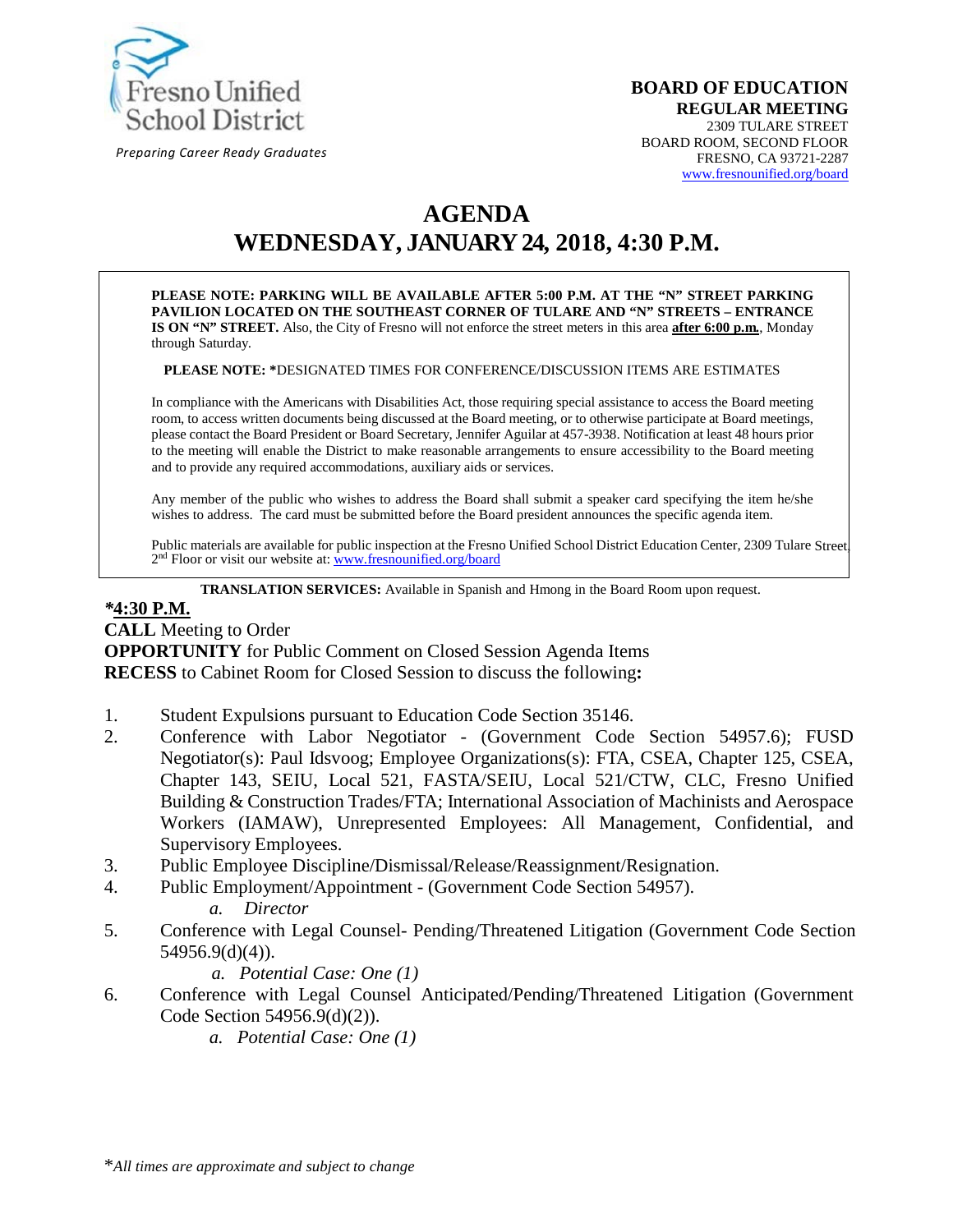**6:00 P.M., RECONVENE** and report action taken during Closed Session, if any.

### **PLEDGE OF ALLEGIANCE**

The Color Guard, from Duncan Polytechnical High School's Air Force Junior ROTC (Reserve Officer Training Corps) will lead the flag salute.

#### **RECOGNIZE Duncan Polytechnical High School's Air Force Junior ROTC Cadet Team**

The Board of Education and the Superintendent would like to recognize Duncan Polytechnical High School's Air Force Junior ROTC (Reserve Officer Training Corps), which earned an overall unit assessment score of Exceeds Standards, the highest rating attainable for a high school team.

#### **ADOPT Resolution Proclaiming the Month of February 2018 as African American History Month**

Included in the Board binders is a resolution proclaiming the month of February 2018 as African American History Month. All schools are encouraged to celebrate the contributions of African Americans throughout the month of February through the use of curricular materials and other school-related activities. The Superintendent recommends adoption. Contact person: David Chavez, telephone 457-3566.

### **HEAR Reports from Student Board Representatives**

An opportunity is provided to hear comments/reports from Student Board Representatives from Fresno High School. Contact person: Kim Mecum, telephone 457-3731.

### **HEAR Report from Superintendent**

# **OPPORTUNITY for Public Comment on Consent Agenda Items**

**ALL CONSENT AGENDA** items are considered to be routine by the Board of Education and will be enacted by one motion. There will be no separate discussion of items unless a Board member so requests, in which event, the item(s) will be considered following approval of the Consent Agenda.

# **A. CONSENT AGENDA**

#### **A-1, APPROVE Personnel List**

Included in the Board binders is the Personnel List, Appendix A, as submitted. The Superintendent recommends approval. Contact person: Paul Idsvoog, telephone 457-3548.

#### **A-2, ADOPT Findings of Fact and Recommendations of District Administrative Board**

The Board of Education received and considered the Findings of Fact and Recommendations of District Administrative Panels resulting from hearings on expulsion and readmittance cases conducted during the period since the January 10, 2018 Regular Board meeting. The Superintendent recommends adoption. Contact person: Kim Mecum, telephone 457-3731.

# **A-3, APPROVE Minutes from Prior Meetings**

Included in the Board binders are the draft minutes for the October 10, 2017 Special Meeting and the October 11, 2017 Regular Meeting. The Superintendent recommends approval. Contact person: Robert G. Nelson, telephone 457-3884.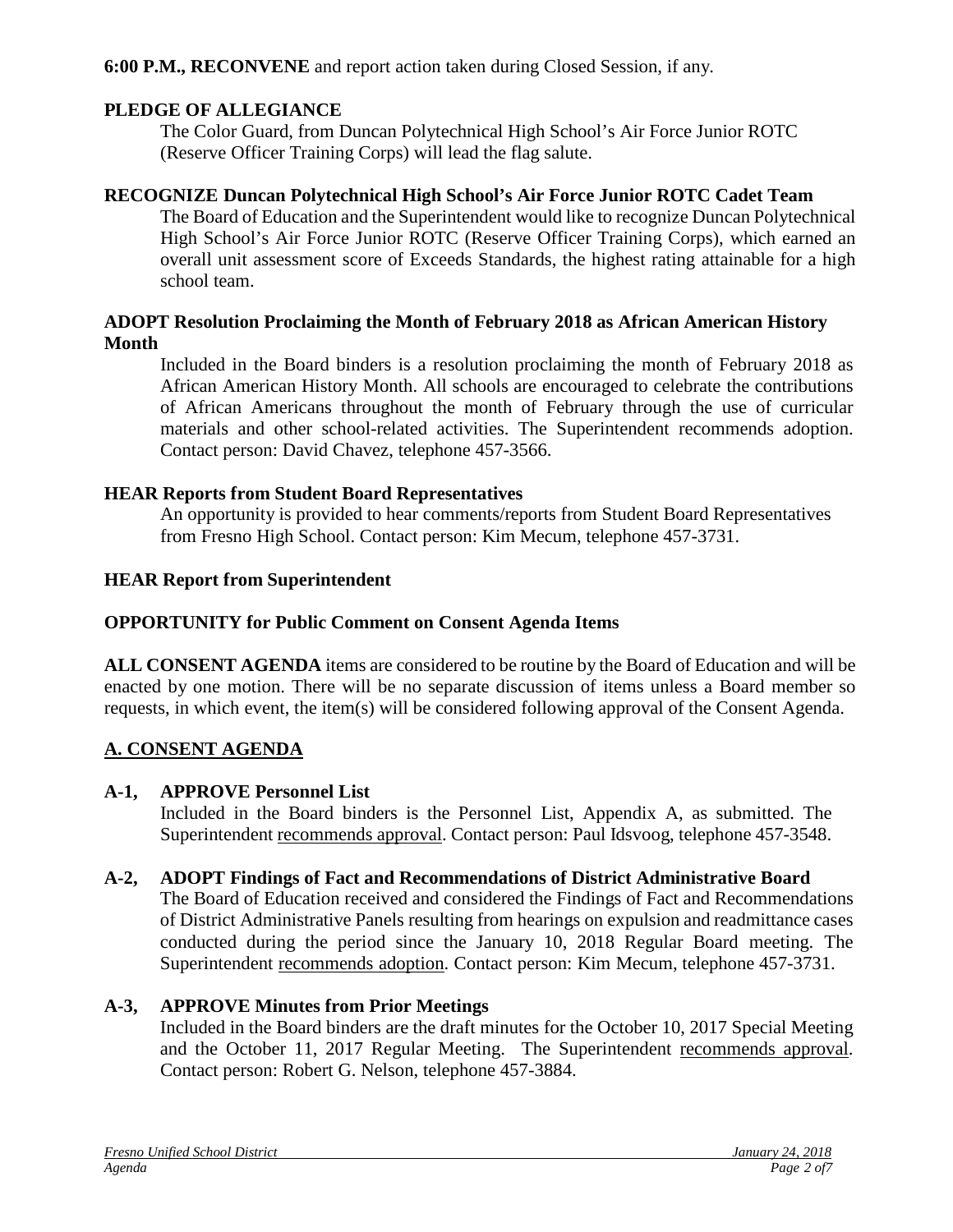# **A. CONSENT AGENDA** - *continued*

# **A-4, APPROVE Independent Contractor Services Agreements to Support First 5 Fresno County Unified Framework for Success Grant Project**

Approval is requested for two Independent Contractor Services Agreements to support the First 5 Fresno County Unified Framework for Success: Developing an Integrated Approach to Early Childhood System of Care. Engage Research and Development in the amount \$55,000 and Leapfrog Consulting in the amount of \$15,800 for a period of 24 months. The Superintendent recommends approval. Fiscal impact: Sufficient funds are available as part of the First 5 Fresno County: Unified Framework for Success grant. Contact person: Kim Mecum, telephone 457-3731.

#### **A-5, APPROVE Amendment to Adult Transition Program Exchange Agreement with Fresno County Special Education Local Plan Area**

Included in the Board binders is the amendment to the Exchange Agreement between Fresno Unified School District and Fresno County Special Education Local Plan Area. The agreement is to provide special education and/or related services for Fresno Unified School District Adult Transition Program (ATP) students for the 2018/19 and 2019/20 school years. The projected amount is approximately \$860,000 for fiscal year 2018/19 and \$207,000 for fiscal year 2019/20. The Superintendent recommends approval. Fiscal impact: Sufficient funds will be available in the Special Education budget each year. Contact person: Kim Mecum, telephone 457-3731.

#### **A-6, APPROVE 21st Century Community Learning Centers Grant Application to the California Department of Education – Fresno County Superintendent of Schools**

Approval is requested for a grant application to the California Department of Education for the 21st Century Community Learning Center to provide additional after school and supplemental summer funding to the Fresno County Superintendent of Schools. The application includes the following schools: Balderas, Burroughs, Heaton, Hidalgo, Jackson, King, Lincoln, Lowell, Olmos, Storey, Sunset, Wilson, Wishon, and Wolters elementary schools and Fort Miller, Gaston, and Scandinavian middle schools. An estimated \$15 million in funding has been allocated to elementary and middle school students starting in fiscal year 2018/19. The Superintendent recommends approval. Fiscal impact: Funding would provide FCSS with a total of \$1,430,000 per year for five years for Balderas, Burroughs, Heaton, Hidalgo, Jackson, King, Lincoln, Lowell, Olmos, Storey, Sunset, Wilson, Wishon, and Wolters elementary schools and Fort Miller, Gaston, and Scandinavian middle schools. Contact person: Kim Mecum, telephone 457-3731.

#### **A-7, APPROVE 21st Century Grant Renewal Application to the California Department of Education by the Fresno County Superintendent of Schools**

Approval is requested for a  $21<sup>st</sup>$  Century grant renewal application to the California Department of Education on behalf of Fresno County Superintendent of Schools (FCSS). This funding will allow FCSS to continue after school programs at three Fresno Unified school sites, Burroughs Elementary, Sequoia Middle School, and Roosevelt High School. The Superintendent recommends approval. Fiscal impact: Funding would provide Fresno County Superintendent of Schools a total of  $$512,500$  per year for five years of continued  $21<sup>st</sup>$  Century funding for three sites, Burroughs Elementary, Sequoia Middle School, and Roosevelt High School. Contact person: Kim Mecum, telephone 457-3731.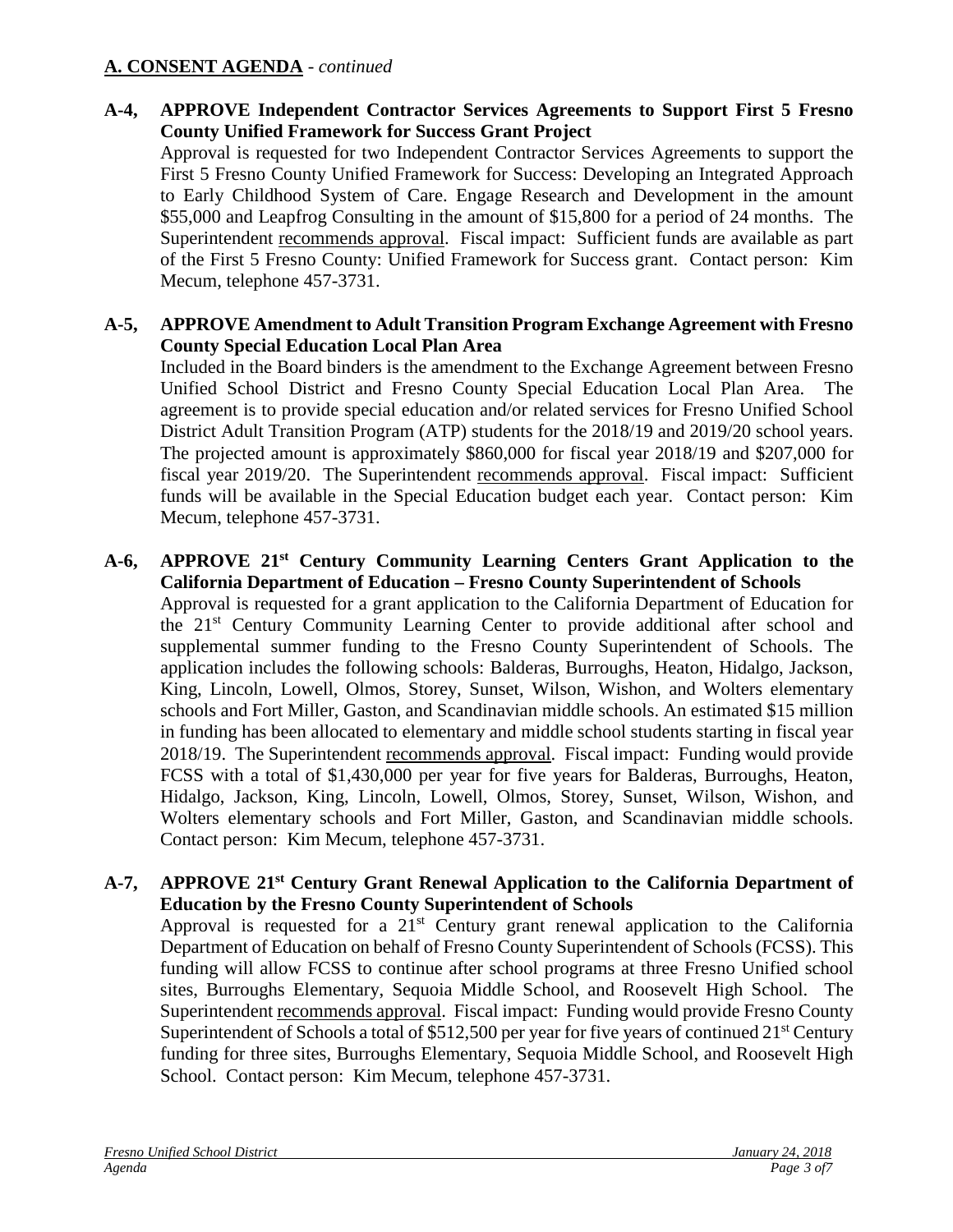# **A. CONSENT AGENDA** - *continued*

- **A-8, APPROVE Grant Applications to the California Department of Education for the 21st Century High School After School Safety and Enrichment for Teens Program** Approval is requested for grant applications to the California Department of Education (CDE) for the 21<sup>st</sup> Century High School After School Safety and Enrichment for Teens (ASSETs) program. A grant application will be submitted to begin a program at Bullard, Hoover, and Edison high schools and a separate renewal grant application will be submitted for McLane, Sunnyside, and Fresno high schools, which are all in their final year of ASSETs funding. The Superintendent recommends approval. Fiscal impact: The 21<sup>st</sup> Century High School ASSETs grant will provide \$250,000 per year per site for five years. Contact person: Kim Mecum, telephone 457-3731.
- **A-9, APPROVE the Adoption of Resolution HR 17-37 Speech Language Pathologist Assistant (SLPA) Position, Job Description, Designation as Classified, Non-Exempt**  Included in the Board binders is Resolution HR 17-37 to create the position and adopt the job description of Speech Language Pathologist Assistant (SLPA). This position creates vital support required by district Speech Language Pathologists. This career pathway can be found at other districts at both State and Regional levels and provides student speech therapy services to special needs students in accordance with the Americans with Disabilities Act (ADA). The Speech Language Pathologist Assistant (SLPA) position is designated Classified, non-exempt and to be placed on G-45 of the Classified Salary Schedule. The Superintendent recommends approval. Fiscal impact: Sufficient funds are available in the Special Education budget. Contact person: Paul Idsvoog, telephone 457-3548.

#### **A-10, APPROVE Award of Bid 18-13, Duncan Polytechnical High School Career Technical Education (CTE) Center Building Construction, and Alterations to Existing Shop Building**

Included in the Board Binders is information on Bid 18-13, to construct a facility for new CTE programs in heavy truck maintenance/repair and construction trades. For the heavy truck program there will be a formal classroom, maintenance pit, tool storage, large garage work space for hands-on learning, covered exterior space for truck emissions testing, and staff office. For the construction trades program there will be shared formal instruction space and indoor work area, tool storage, material storage and exterior covered work pad, and CTE Pathway Coordinator office space including conference and collaboration space. Modernization and remodel of the existing CTE building will expand the welding and manufacturing shop classrooms and provide a presentation space, and upgrade lighting and add air and power cord reels for auto maintenance/repair. In addition, the building will be reroofed, the fire sprinkler system will be modified for the new building layout, and the fire alarm, low voltage, public address, lighting and intrusion systems will be replaced.

Staff recommends award to the lowest responsive, responsible bidder:

Soltek Pacific Construction Company (Fresno, California) \$8,665,000

The Superintendent recommends approval. Fiscal impact: \$8,665,000 is available in the Measure Q Fund. Contact person: Karin Temple, telephone 457-3134.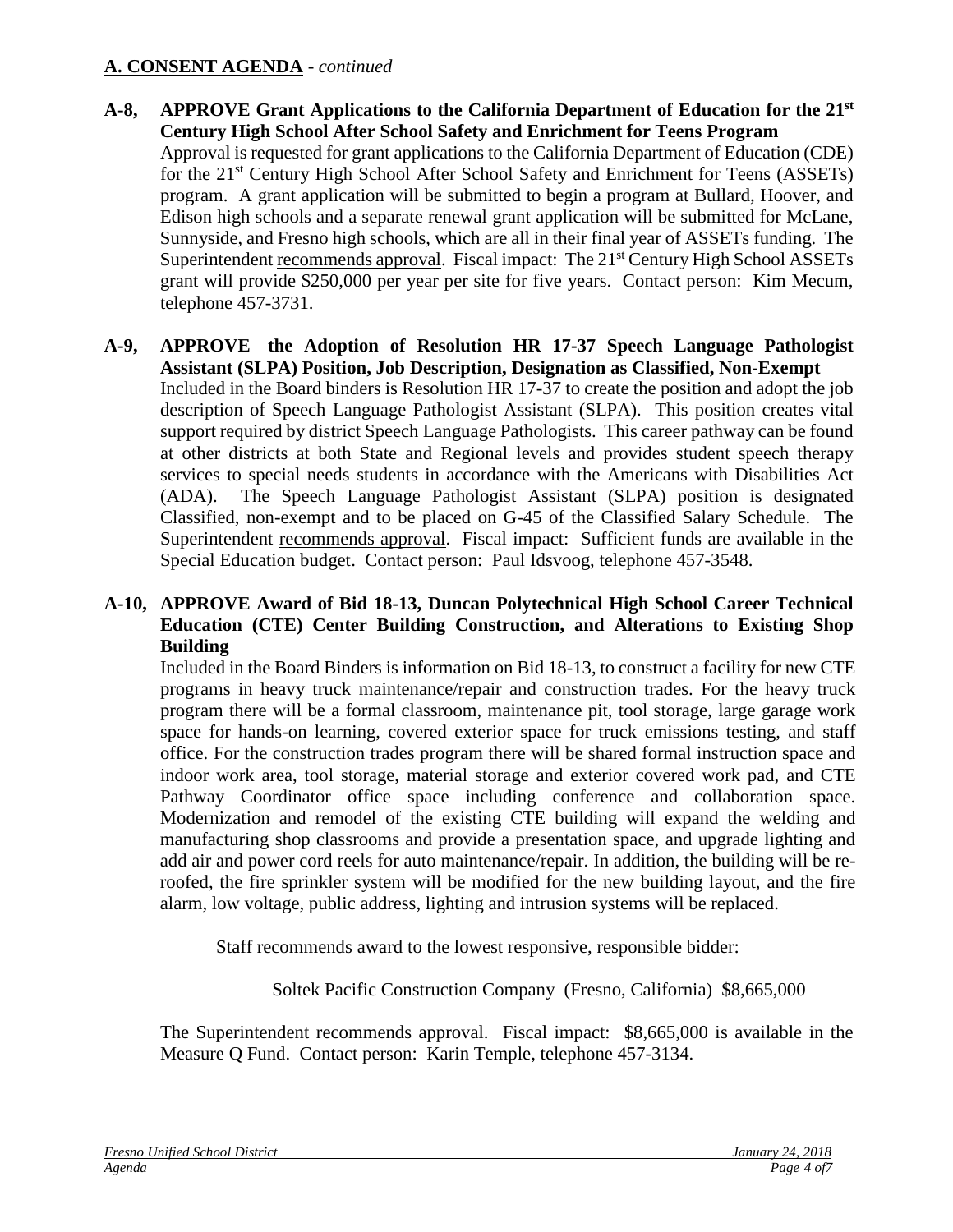# **A-11, APPROVE Award of Bid 18-14, Addams Elementary School Portable Relocation and Infrastructure**

Included in the Board Binders is information on Bid 18-14, for relocation of one portable classroom at Addams and related infrastructure including concrete pad with ramp and utility hook-ups. The portable is being relocated to begin the consolidation of early learning classrooms, in anticipation of a future classroom renovation project at Addams. The project will also provide space for the planned new school health center.

Staff recommends award to the lowest responsive, responsible bidder:

GC Builders (Fresno, California) \$395,679

The Superintendent recommends approval. Fiscal impact: \$395,679 is available in the Measure Q Fund. Contact person: Karin Temple, telephone 457-3134.

### **A-12, APPROVE Extension of Hanover Research Independent Contractor Services Agreement**

Included in the Board binders is an extension of the agreement with Hanover Research to provide research and information services. The agreement was originally approved by the board on January 25, 2017. Hanover Research is an information services firm that provides reliable strategic insights into areas as diverse as curriculum and instruction, federal programs, finance, human resources, student services, and facilities/operations. The Superintendent recommends approval. Fiscal impact: The cost of extending the agreement will be \$19,800 through June 30, 2018. Contact person: Kurt Madden, telephone 457-3895.

#### **A-13, APPROVE Independent Contractor Services Agreement with the Fresno Southeast Asian Coalition for Action**

Included in the Board binders for the Board's consideration and approval is an Independent Contractor Services Agreement with the Fresno Southeast Asian Coalition For Action (FSACA).

Fresno Unified is collaborating with FSACA on a pilot program at 12 elementary schools in an effort to change learning outcomes for district-identified fourth through sixth grade Southeast Asian students that are not meeting academic outcomes, as well as their grade-level household members. A total of 127 students will receive services from FSACA through this partnership. The Superintendent recommends approval. Fiscal impact: Funding in the amount of \$100,000 is available in the district's General fund. (50% upon Board approval and remaining 50% if success criteria is met.) Contact person: David Chavez, telephone 457- 3566.

# **A-14, RATIFY Master Contract with Logan River Academy, LLC for Nonpublic School and Residential Placement**

Included in the Board binders is a Master Contract with Logan River Academy, LLC for a student requiring non-public, nonsectarian school/agency services in the amount of \$77,161. The vendor will provide residential services to meet the mental health needs for student as identified in their Individualized Education Program. The term of the Master Contract is January 2, 2018 through June 30, 2018. The Superintendent recommends ratification. Fiscal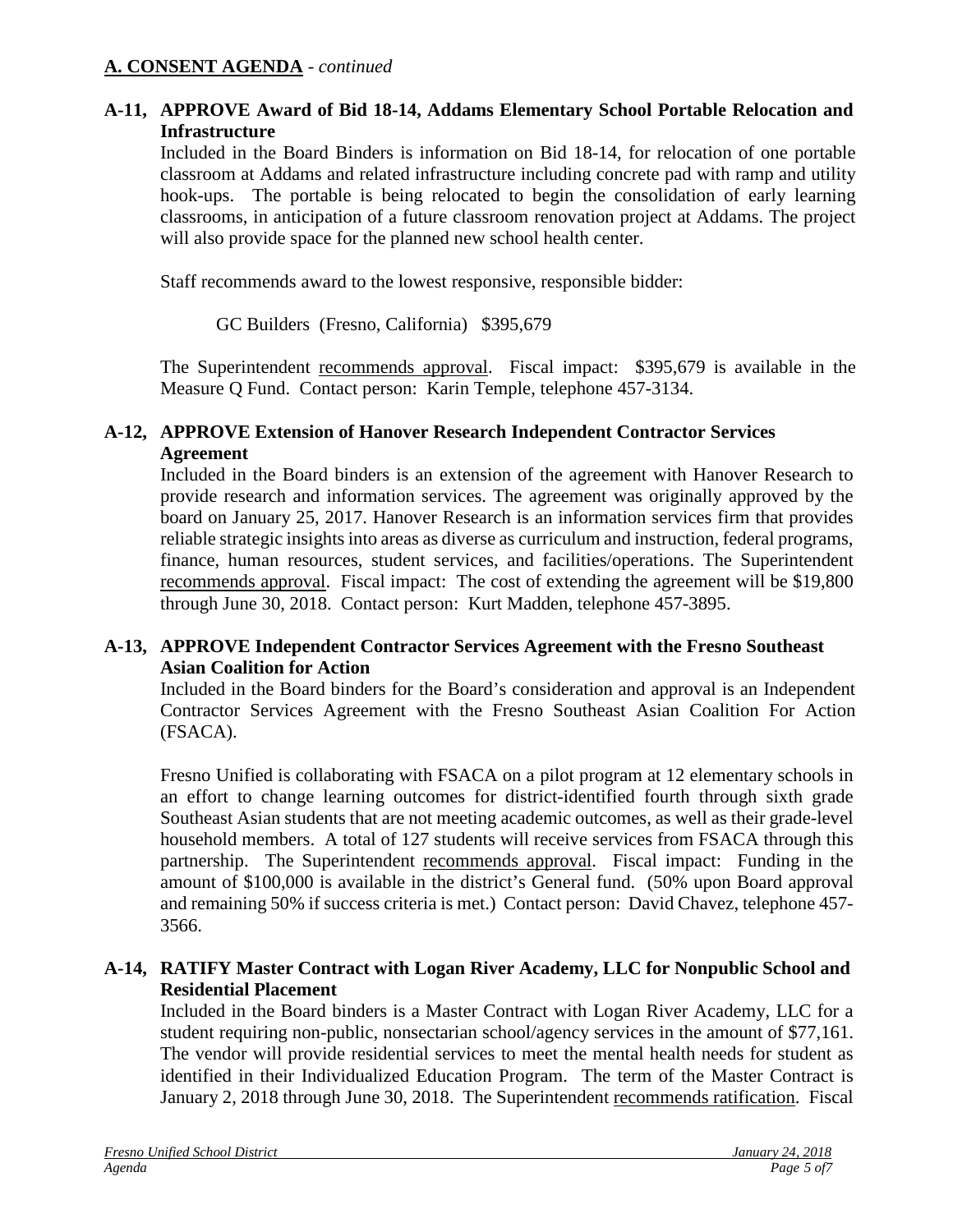# **A. CONSENT AGENDA** - *continued*

impact: Sufficient funds in the amount of \$77,161 are available in the Special Education budget. Contact person: Kim Mecum, telephone 457-3731.

#### **A-15, RATIFY Change Orders for the Projects Listed Below**

Included in the Board binders is information on Change Orders for the following projects.

#### **Bid 16-18, Compressed Natural Gas (CNG) Fueling Conversion 2016 Row 2**

| Change Order 2:        | $\frac{$}{2,770}$ |
|------------------------|-------------------|
| Deduct Change Order 3: | \$ (25,000)       |

#### **Bid 17-30, Design Science High School Portable Campus Addition**

| Change Order 1: | \$13,758 |
|-----------------|----------|
| Change Order 2: | \$ 8,117 |
| Change Order 3: | \$3,433  |

#### **Bid 17-39, 2017 Summer Portable Relocation and Infrastructure**

Change Order 1: \$ 23,848

# **Bid 17-42, Adult Transition Program (ATP) Portable Classroom Relocation**  Change Order 1: \$ 3,825

The Superintendent recommends ratification. Fiscal impact: \$22,230 will be credited to the General Fund for Bid 16-18; \$29,133 is available in the Measure Q Fund for Bid 17-30 and Bid 17-42; and \$23,848 is available in the Capital Facilities Fund for Bid 17-39. Contact person: Karin Temple, telephone 457-3134.

# **END OF CONSENT AGENDA (ROLL CALL VOTE)**

# **UNSCHEDULED ORAL COMMUNICATIONS**

Individuals who wish to address the Board on topics within the Board's subject matter jurisdiction, but **not** listed on this agenda may do so at this time. If you wish to address the Board on a specific item that is listed on the agenda, you should do so when that specific item is called.

While all time limitations are at the discretion of the Board President, generally members of the public will be limited to a maximum of three (3) minutes per speaker for a total of thirty (30) minutes of public comment as designated on this agenda. Any individual who has not had an opportunity to address the Board during this initial thirty (30) minute period may do so at the end of the meeting after the Board has addressed all remaining items on this agenda.

Without taking action and only as expressly permitted by Board Bylaw 9323, Board members may ask questions, make brief announcements, or provide a brief response to statements presented by the public about topics raised in unscheduled oral communications. Board members must be recognized by the President in order to speak and will generally be limited to no more than one (1) minute each for this purpose. The Board President shall have the discretion to further limit Board members'